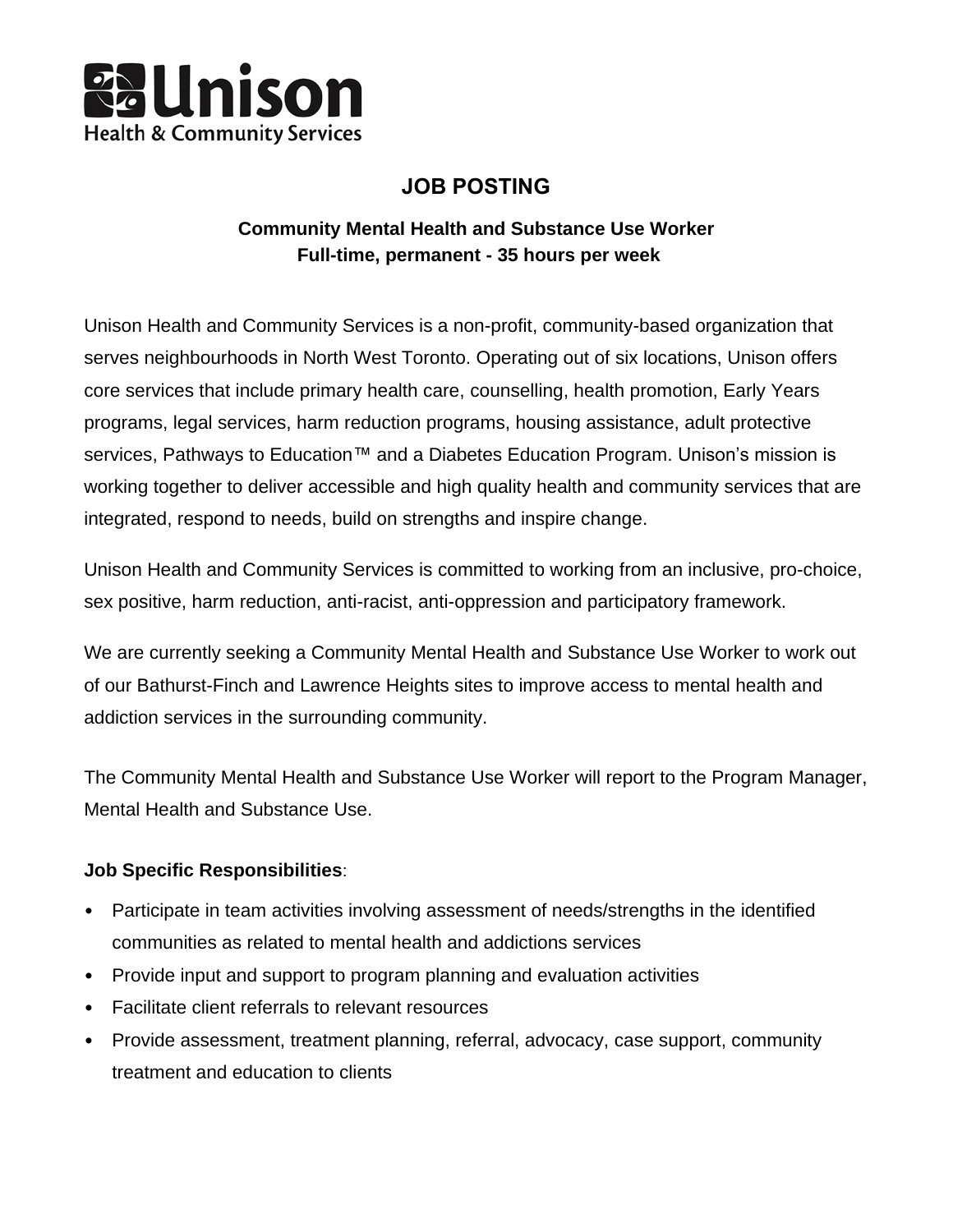- Help clients identify and use health resources, including those available in the community and from community agencies
- Provide counselling on an individual and group basis, maintaining case notes and statistics
- Promote awareness of, access to and participation in Unison programs, services and activities
- Initiate group programs to promote and support clients as they strive to achieve the highest possible level of health
- Liaise with local agencies for the purpose of raising public awareness, education and information sharing and participate in community based networks
- Provide assistance and support for the management of internal crisis situations at Unison
- Apply 'de-escalation' techniques to help clients manage their emotions and behaviour.

# **Organizational Responsibilities**

- Participate in team and organization-wide meetings and committees, initiatives and events.
- Develop work goals in conjunction with supervisor, identifying action plans, learning objectives and professional development needs.
- Participate in performance appraisal process including self-evaluation component.
- Adhere to all policies and procedures of the organization.
- Submit encounter data and/or statistics, administrative forms and reports in a timely fashion.
- Orient, supervise and support students and/or volunteers as required.
- Identify, report and debrief on client safety incidents, good catches, occupational health and safety incidents and near misses.
- Other duties as required.

## **Job-Specific Qualifications:**

- Undergraduate degree/diploma (i.e. Bachelor of Social Work) or higher with experience in related field
- Skilled working with groups and individuals using a recovery and harm reduction approach to care
- Familiarity with harm reduction philosophy and principles